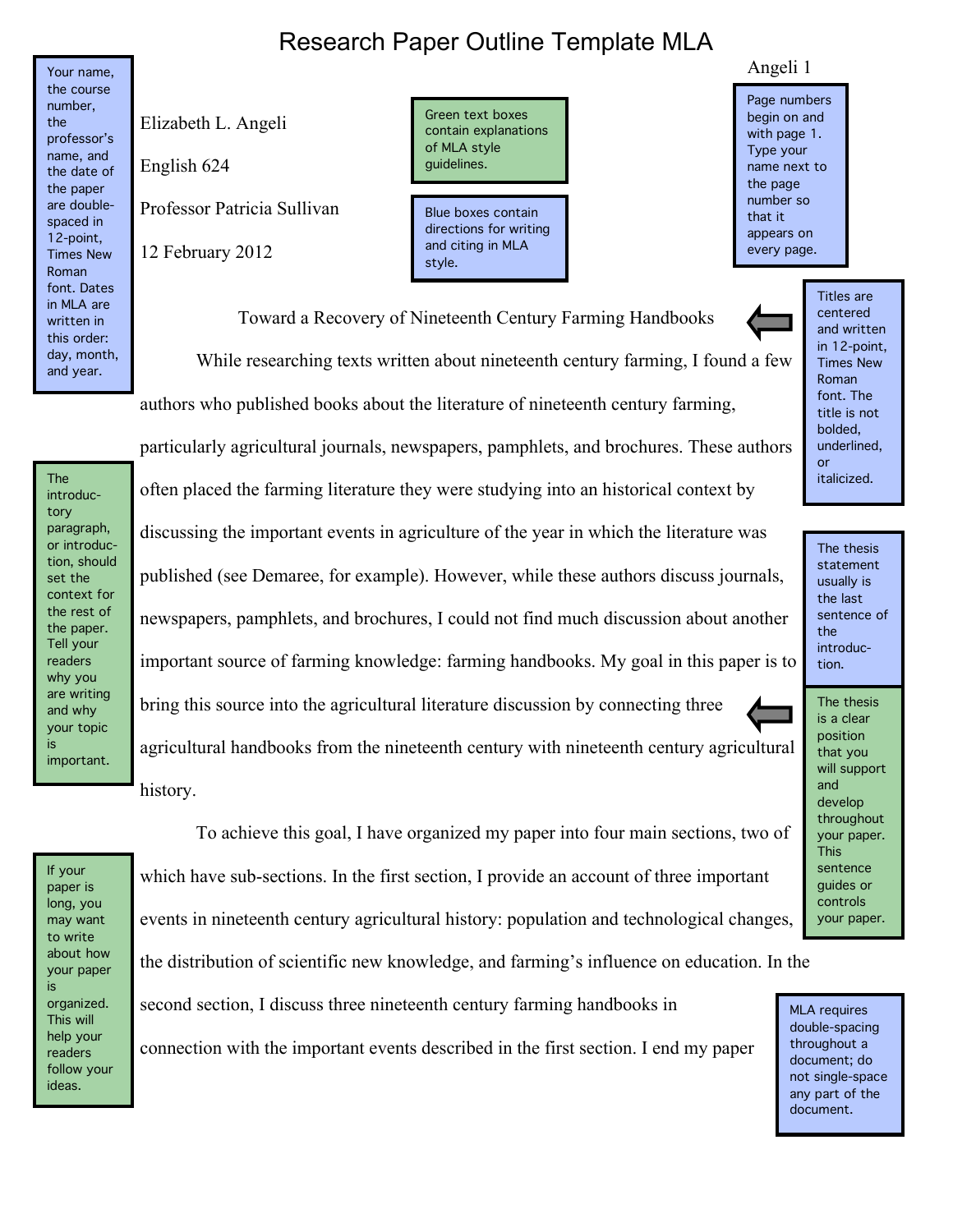with a third section that offers research questions that could be answered in future versions of this paper and conclude with a fourth section that discusses the importance of expanding this particular project. I also include an appendix after the Works Cited that contains images of the three handbooks I examined. Before I can begin the examination of the three handbooks, however, I need to provide an historical context in which the

books were written, and it is to this that I now turn When using headings in

MLA, totthe that now sections (B-level headers) in a different style font than the paper's title, e.g., in small caps.

The headings used here follow an A-, B-, Clevel system to break the text into smaller sections. The different levels help organize the paper and maintain consistency in the paper's organization. You may come up with your own headings as long as they are consistent.

HISTORICAL CONTEXT

The paragraph after the Blevel headers start flush left after the headings.

The nineteenth century saw many changes to daily American life with an increase in population, improved methods of transportation, developments in technology, and the rise in the importance of science. These events impacted all aspects of nineteenth century American life, most significantly those involved in slavery and the Civil War, but a large part of American life was affected, a part that is quite often taken for granted: the life of the American farmer.

Use another style, e.g., italics, to differentiate the Clevel headers from the Blevel headers. The paragraph continues directly after the header.

*Population and Technological Changes.* One of the biggest changes, as seen in nineteenth century America's census reports, is the dramatic increase in population. The 1820 census reported that over 10 million people were living in America; of those 10 million, over 2 million were engaged in agriculture. Ten years prior to that, the 1810 census reported over 7 million people were living in the states; there was no category for people engaged in agriculture. In this ten-year time span, then, agriculture experienced significant improvements and changes that enhanced its importance in American life.

 One of these improvements was the developments of canals and steamboats, which allowed farmers to "sell what has previously been unsalable [sic]" and resulted in a

Headers, though not required by MLA style, help the overall structure and organization of a paper. Use them at your instructor's discretion to help your reader follow your ideas.

If there is a grammatical, mechanical, or spelling error in the text you are citing, type the quote as it appears. Follow the quote with "[sic]."

Use personal pronouns (I, we, us, etc.) at your instructor's discretion.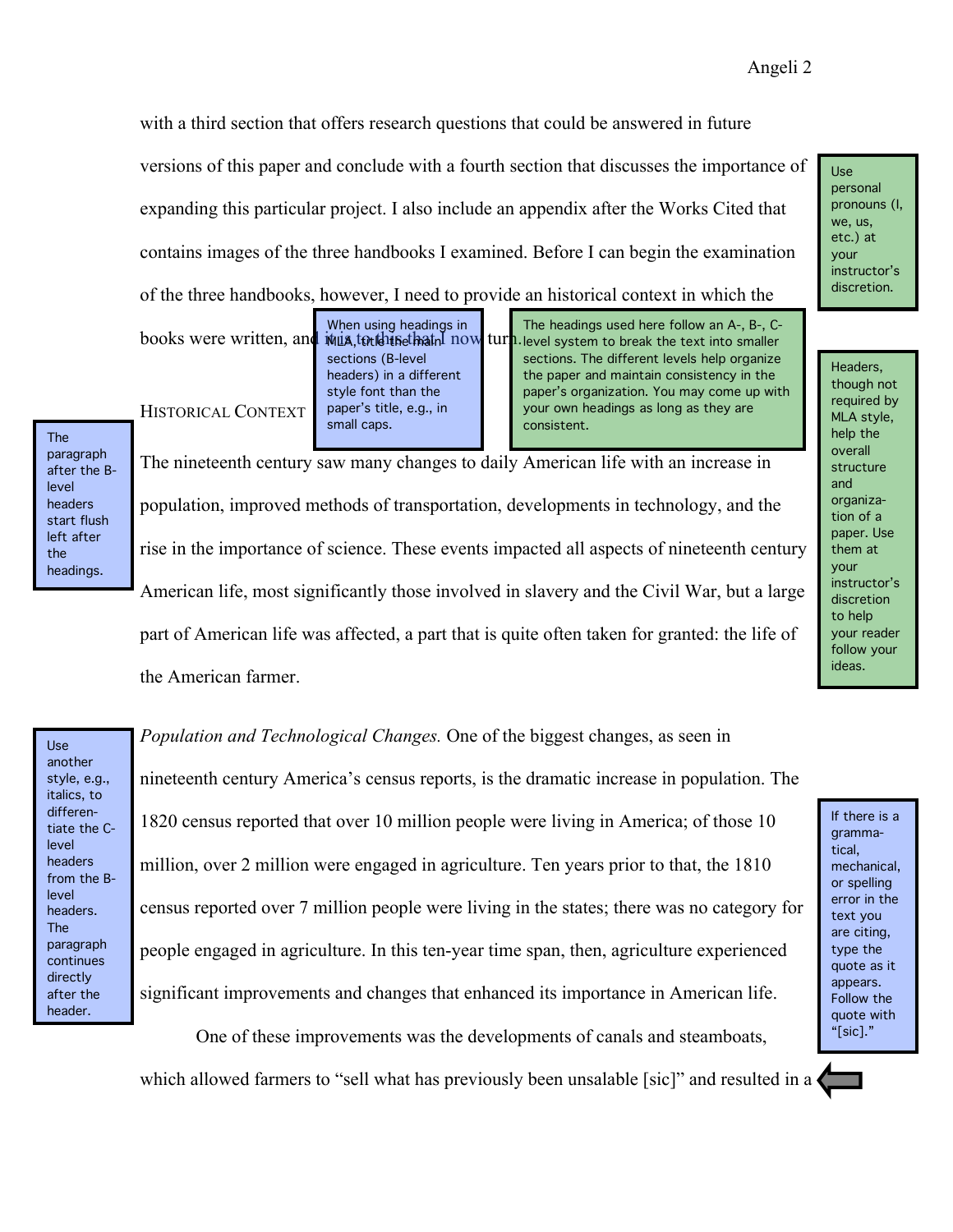"substantial increase in [a farmer's] ability to earn income" (Danhof 5). This

improvement allowed the relations between the rural and urban populations to strengthen,

resulting in an increase in trade. The urban population (defined as having over 2,500 inhabitants) in the northern states increased rapidly after  $1820<sup>1</sup>$ . This increase accompanied the decrease in rural populations, as farmers who "preferred trade,

transportation, or 'tinkering'" to the tasks of tending to crops and animals found great opportunities in the city (Danhof 7). Trade and transportation thus began to influence farming life significantly. Before 1820, the rural community accounted for eighty percent of consumption of farmers' goods (Hurt 127). With the improvements in transportation, twenty-five percent of farmers' products were sold for commercial gain, and by 1825, farming "became a business rather than a way of life" (128). This business required farmers to specialize their production and caused most farmers to give "less attention to the production of surplus commodities like wheat, tobacco, pork, or beef" (128). The increase in specialization encouraged some farmers to turn to technology to increase their

production and capitalize on commercial markets (172).

 The technology farmers used around 1820 was developed from three main sources: Europe, coastal Indian tribes in America, and domestic modifications made from the first two sources' technologies. Through time, technology improved, and while some farmers clung to their time-tested technologies, others were eager to find alternatives to these technologies. These farmers often turned to current developments in Great Britain and received word of their technological improvements through firsthand knowledge by

Footnotes should be doublespaced and in size 12 Times New Roman font.

In-text citations occur after the quote but before the period. The author's/ authors' name/s go before the page number with no comma in between.

> talking with immigrants and travelers. Farmers also began planning and conducting experiments, and although they lacked a truly scientific approach, these farmers engaged

Use footnotes to explain a point in your paper that does not quite fit in with the rest of the paragraph.

Insert the footnote directly after the phrase or clause to which it refers.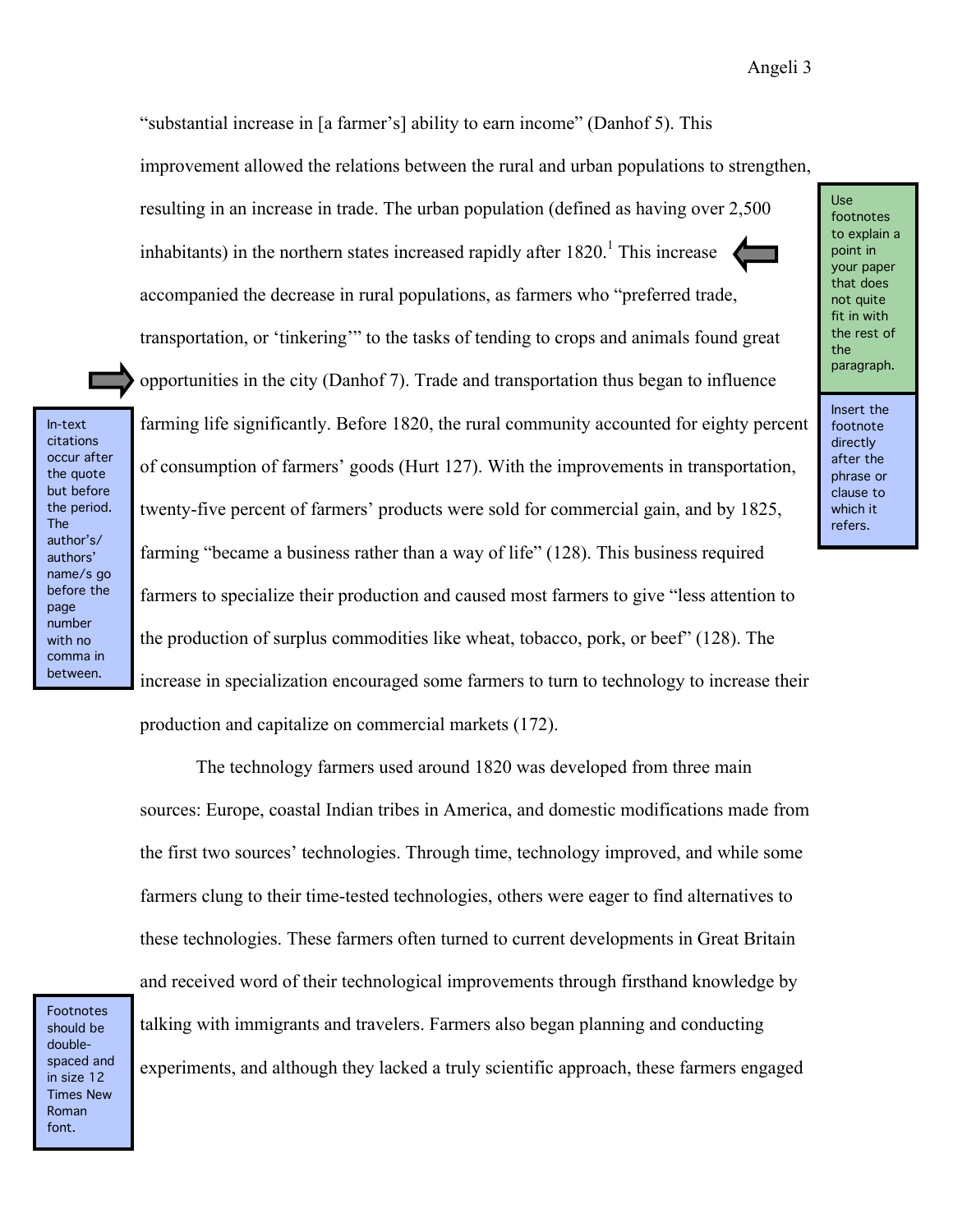in experiments to obtain results and learn from the results.<sup>2</sup> Agricultural organizations

If you delete words from the original quote, insert an ellipsis, three periods with a space between and after each one.

were then formed to "encourage . . . experimentation, hear reports, observe results, and exchange critical comments" (Danhof 53). Thus, new knowledge was transmitted orally from farmer to farmer, immigrant to farmer, and traveler to farmer, which could result in the miscommunication of this new scientific knowledge. Therefore, developments were made for knowledge to be transmitted and recorded in a more permanent, credible way: by print.

*The Distribution of New Knowledge.* Before 1820 and prior to the new knowledge

Body paragraphs have these four elements: a transition, a topic sentence, evidence, and a brief wrap-up sentence.

Notice how this paragraph begins with a transition. The topic sentence follows the transition, and it tells readers what the paragraph is about. Direct quotes are used to support this topic sentence.

farmers were creating, farmers who wanted print information about agriculture had their choice of agricultural almanacs and even local newspapers to receive information (Danhof 54). After 1820, however, agricultural writing took more forms than almanacs and newspapers. From 1820 to 1870, agricultural periodicals were responsible for spreading new knowledge among farmers. In his published dissertation *The American Agricultural Press 1819-1860*, Albert Lowther Demaree presents a "description of the general content of [agricultural journals]" (xi). These journals began in 1819 and were written for farmers, with topics devoted to "farming, stock raising, [and] horticulture" (12). The suggested "birthdate" of American agricultural journalism is April 2, 1819

when John S. Skinner published his periodical *American Farmer* in Baltimore. Demaree writes that Skinner's periodical was the "first continuous, successful agricultural periodical in the United States" and "served as a model for hundreds of journals that succeeded it" (19). In the midst of the development of the journal, farmers began writing handbooks. Not much has been written on the handbooks' history, aside from the fact that C.M. Saxton & Co. in New York was the major handbook publisher. Despite the lack of

connect paragraphs and unify writing. Notice how this paragraph ends with a brief mention of print sources and the next paragraph begins with a discussion of print information.

**Transitions** 

Titles of published works (books, journals,

films, etc.) are now italicized instead of underlined.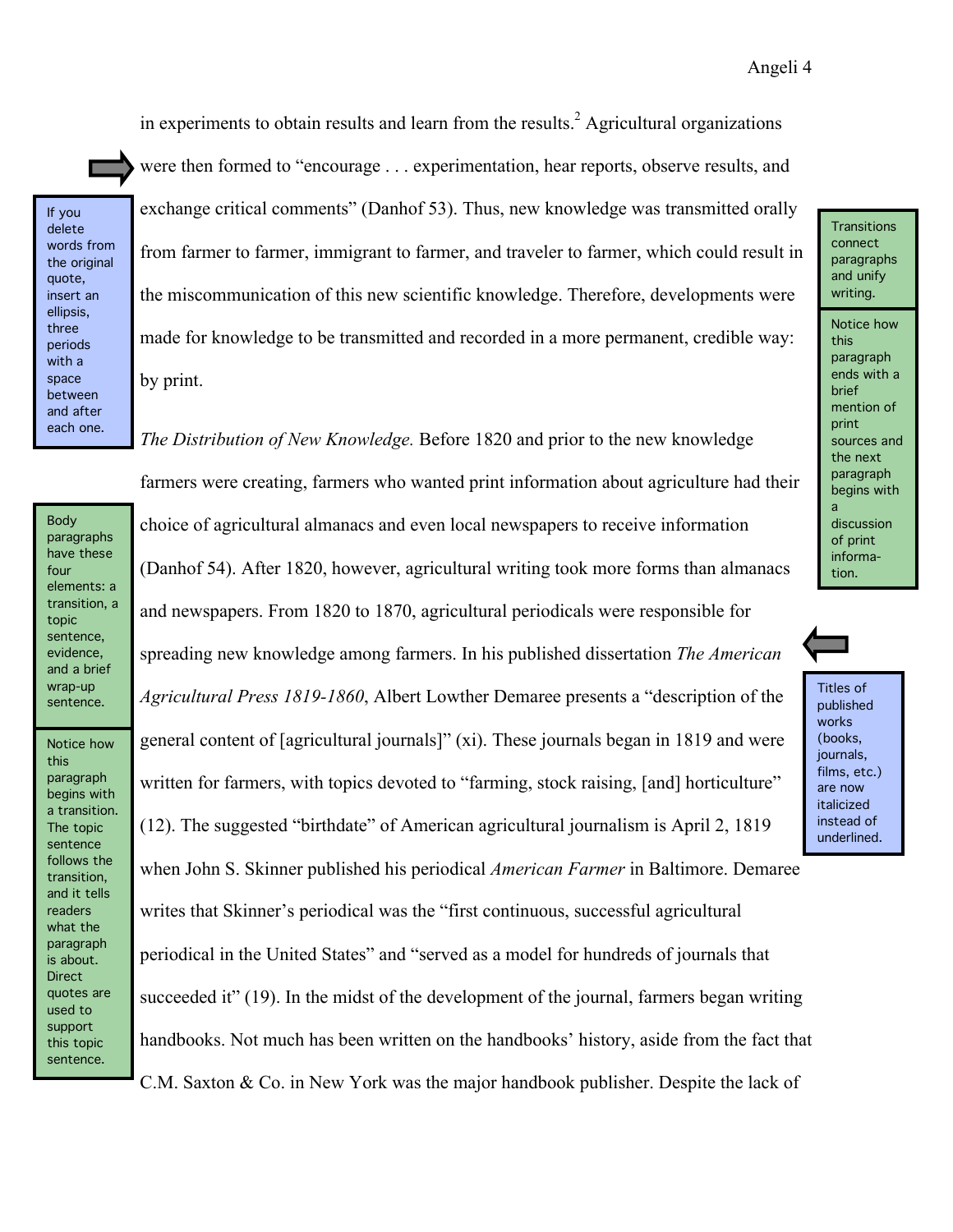information about handbooks, and as can be seen in my discussion below, these handbooks played a significant role in distributing knowledge among farmers and in educating young farmers, as I now discuss.

*Farming's Influence on Education.* One result of the newly circulating print information was the "need for acquiring scientific information upon which could be based a rational technology" that could "be substituted for the current diverse, empirical practices"

(Danhof 69). In his 1825 book *Nature and Reason Harmonized in the Practice of Husbandry*, John Lorain begins his first chapter by stating that "[v]ery erroneous theories have been propagated" resulting in faulty farming methods (1). His words here create a framework for the rest of his book, as he offers his readers narratives of his own trials and errors and even dismisses foreign, time-tested techniques farmers had held on to: "The knowledge we have of that very ancient and numerous nation the Chinese, as well as the very located habits and costumes of this very singular people, is in itself insufficient to teach us . . ." (75). His book captures the call and need for scientific experiments to develop new knowledge meant to be used in/on/with American soil, which reflects some farmers' thinking of the day.

 By the 1860s, the need for this knowledge was strong enough to affect education. John Nicholson anticipated this effect in 1820 in the "Experiments" section of his book *The Farmer's Assistant; Being a Digest of All That Relates to Agriculture and the* 

*Conducting of Rural Affairs; Alphabetically Arranged and Adapted for the United States*:

Use block quotes when quotations are longer than fourtyped lines.

 Perhaps it would be well, if some institution were devised, and supported at the expense of the State, which would be so organized as would tend most effectually to produce a due degree of emulation among Farmers, by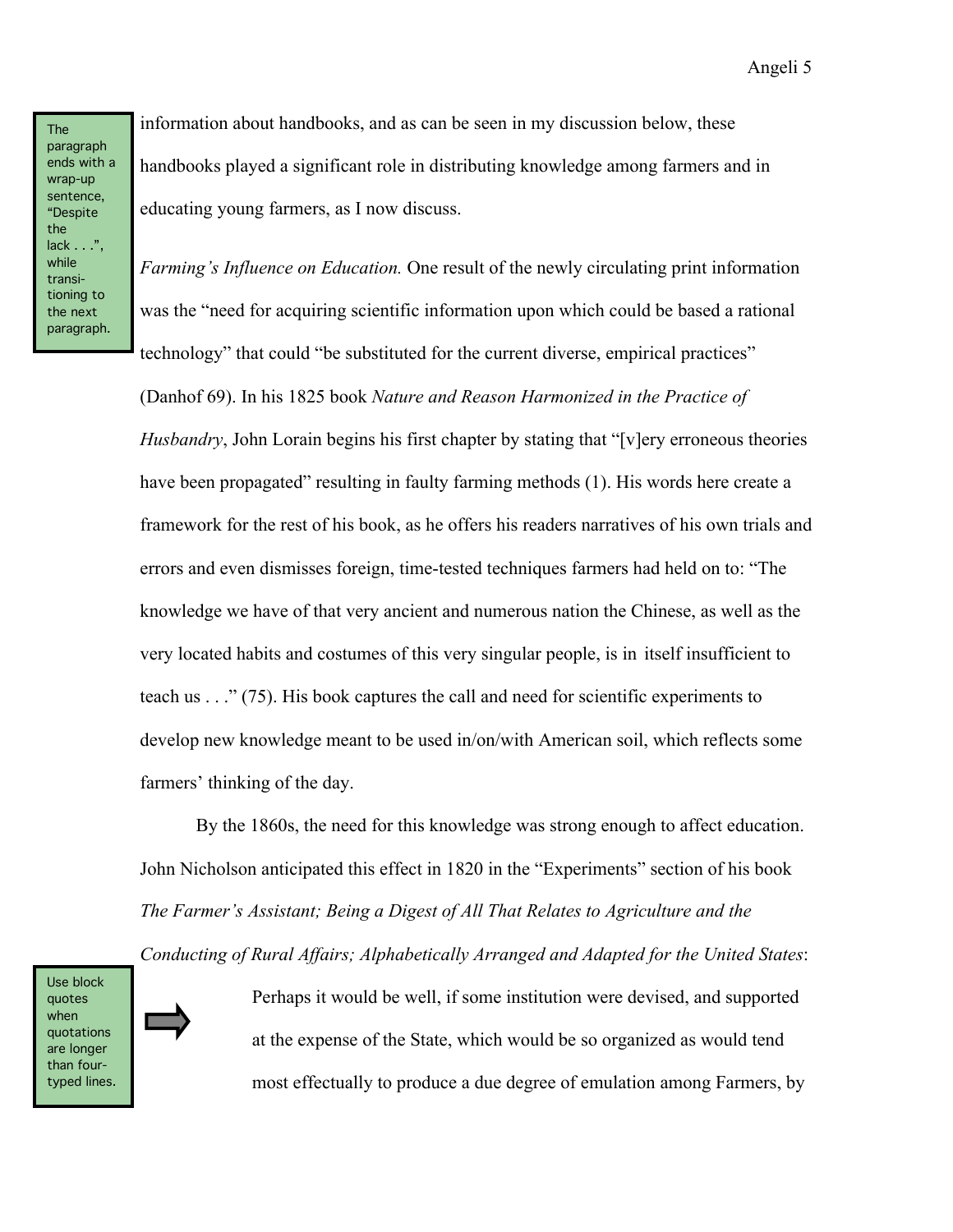quotes begin on a new line, are doublespaced, and are indented half an inch from the margin. Do not use quotation marks. The citation information (author name and page number) follows the quote's end punctuation.

**Block** 

 rewards and honorary distinctions conferred by those who, by their successful experimental efforts and improvements, should render themselves duly entitled to them.<sup>3</sup> (92)

Part of Nicholson's hope was realized in 1837 when Michigan established their state university, specifying that "agriculture was to be an integral part of the curriculum" (Danhof 71). Not much was accomplished, however, much to the dissatisfaction of farmers, and in 1855, the state authorized a new college to be "devoted to agriculture and to be independent of the university" (Danhof 71). The government became more involved in the creation of agricultural universities in 1862 when President Lincoln passed the Morrill Land Grant College Act, which begins with this phrase: "AN ACT Donating

Public Lands to the several States and Territories which may provide Colleges for the

Benefit of Agriculture and Mechanic Arts [sic]." The first agricultural colleges formed under the act suffered from a lack of trained teachers and "an insufficient base of knowledge," and critics claimed that the new colleges did not meet the needs of farmers (Hurt 193).

Periods occur before the end quotation mark if the citation information is given already in the sentence.

 Congress addressed these problems with the then newly formed United States Department of Agriculture (USDA). The USDA and Morrill Act worked together to form ". . . State experiment stations and extension services . . . [that] added [to]

... localized research and education ..." (Baker et al. 415). The USDA added to the scientific and educational areas of the agricultural field in other ways by including research as one of the organization's "foundation stone" (367) and by including these seven objectives:

If a source has three or more authors, use the first author's last name followed by "et al."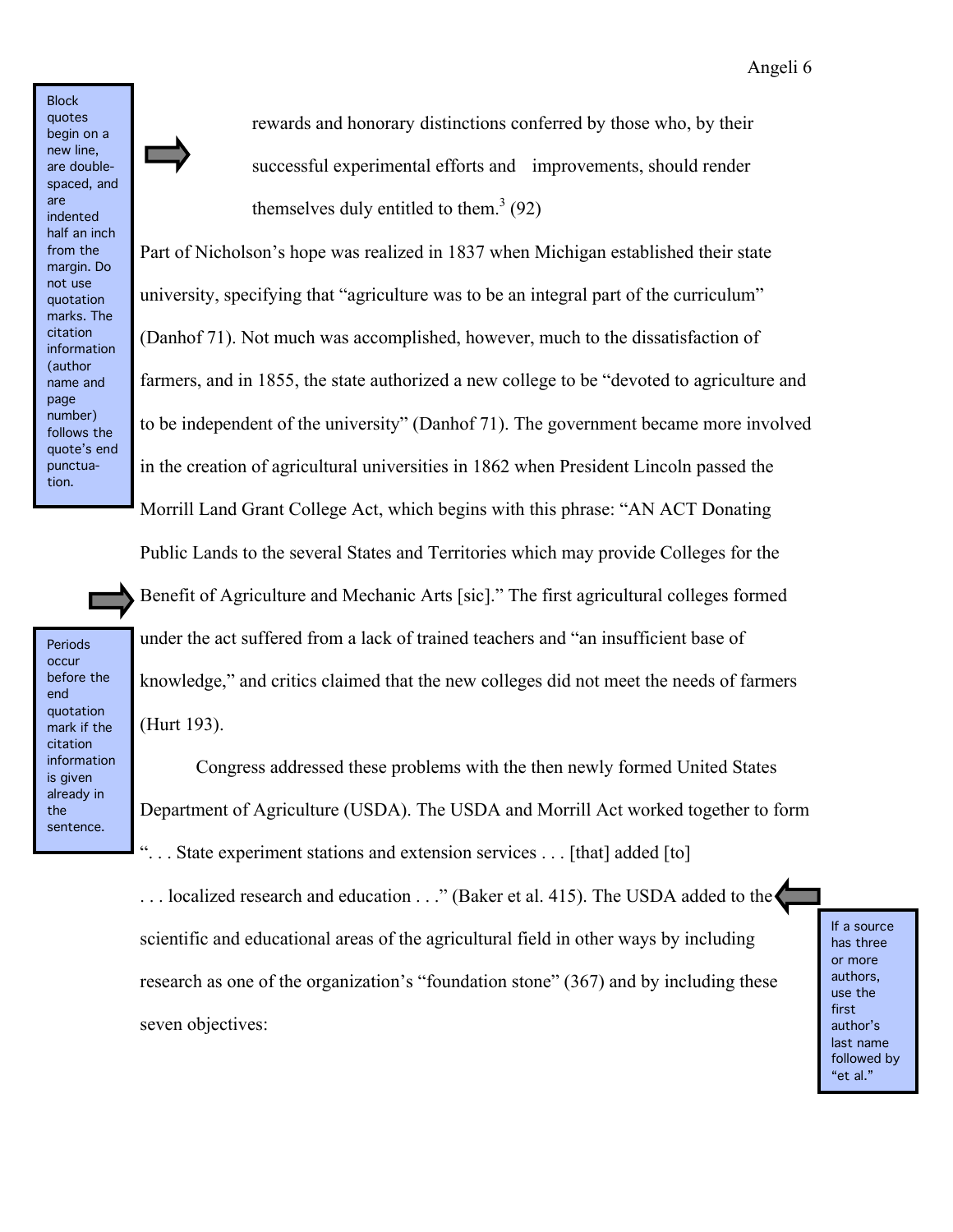(1) [C]ollecting, arranging, and publishing statistical and other useful agricultural information; (2) introducing valuable plants and animals; (3) answering inquiries of farmers regarding agriculture; (4) testing agricultural implements; (5) conducting chemical analyses of soils, grains, fruits, plants, vegetables, and manures; (6) establishing a professorship of botany and entomology; and (7) establishing an agricultural library and museum. (Baker et al. 14)

These objectives were a response to farmers' needs at the time, mainly to the need for experiments, printed distribution of new farming knowledge, and education. Isaac Newton, the first Commissioner of Agriculture, ensured these objectives would be realized by stressing research and education with the ultimate goal of helping farmers improve their operations (Hurt 190).

 Before the USDA assisted in the circulation of knowledge, however, farmers wrote about their own farming methods. This brings me to my next section in which I examine three handbooks written by farmers and connect my observations of the texts with the discussion of agricultural history I have presented above.

**Note: Sections of this paper have been deleted to shorten the length of the paper** 

**CONCLUSION** The conclusion "wraps up" what you have been discussing in your paper.

Because this is a Blevel header, the paragraph is not indented.

From examining Drown's, Allen's, and Crozier and Henderson's handbooks in light of nineteenth century agricultural history, I can say that science and education seem to have had a strong influence on how and why these handbooks were written. The authors' ethos is created by how they align themselves as farmers with science and education either by supporting or by criticizing them. Regardless of their stance, the authors needed to create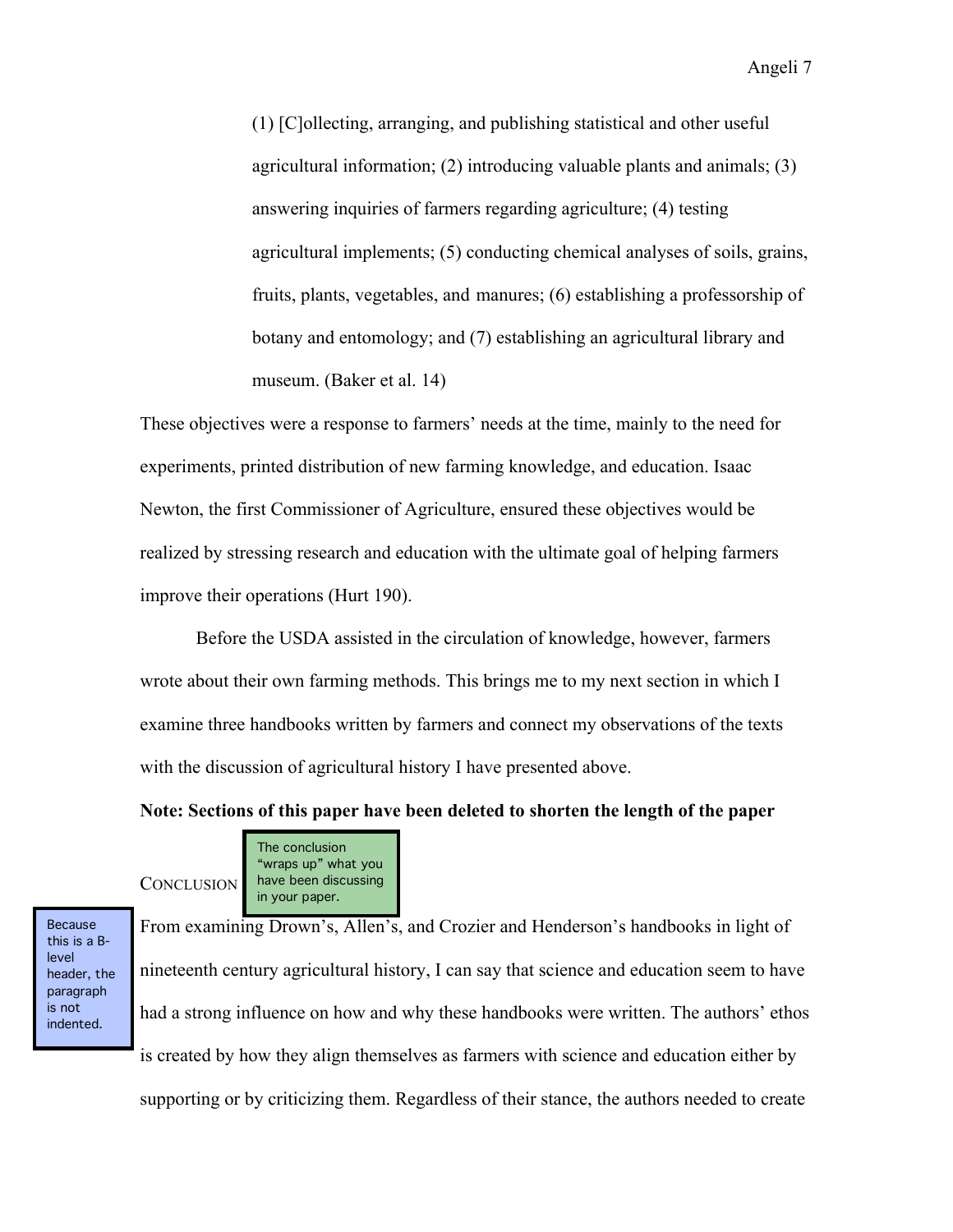an ethos to gain an audience, and they did this by including tables of information, illustrations of animals and buildings, reasons for educational reform, and pieces of advice to young farmers in their texts. It would be interesting to see if other farming handbooks of the same century also convey a similar ethos concerning science and education in agriculture. Recovering more handbooks in this way could lead to a better, more complete understanding of farming education, science's role in farming and education, and perhaps even an understanding of the rhetoric of farming handbooks in the nineteenth century.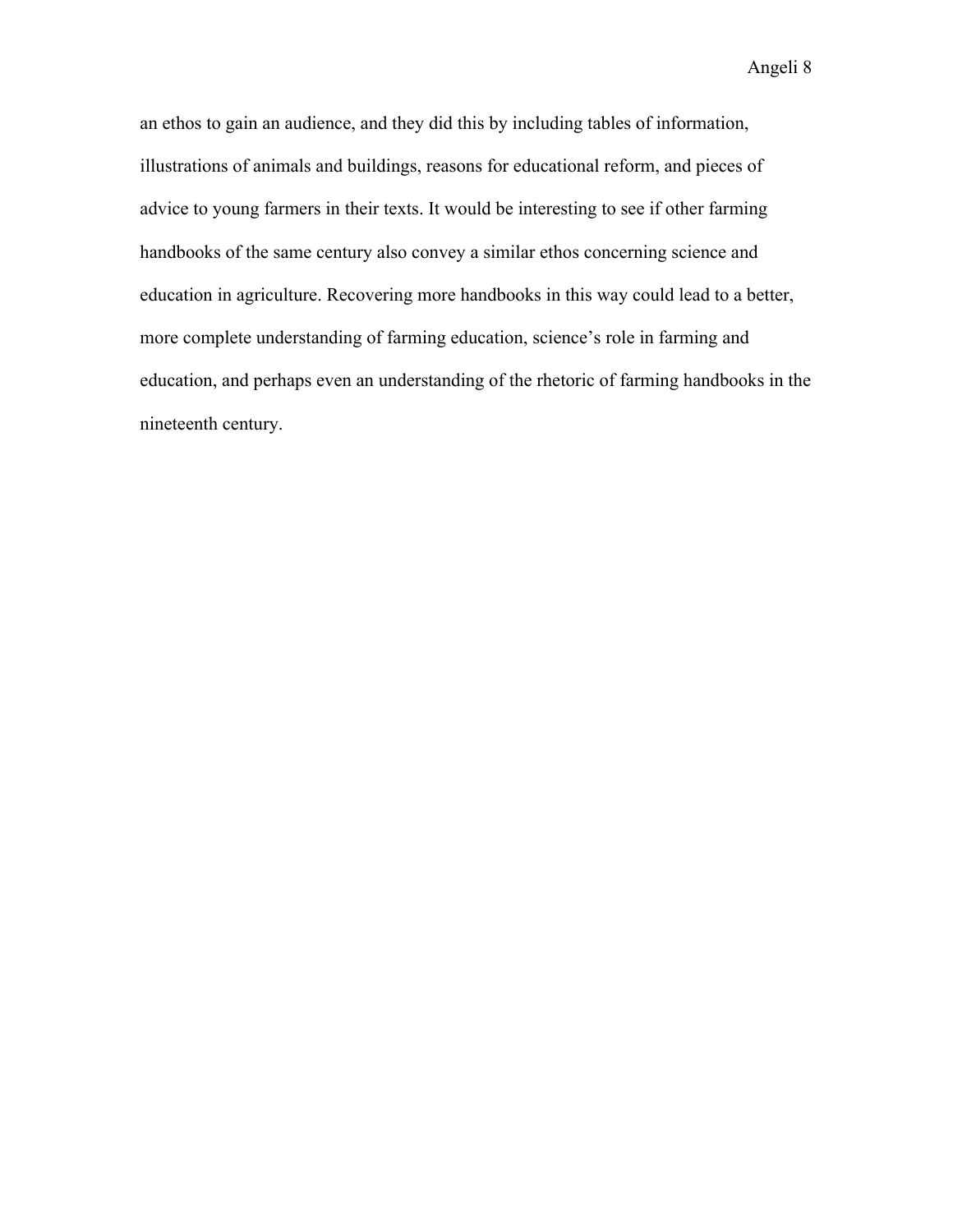Use endnotes to explain a point in your paper that does not quite fit in with the rest of the paragraph. Avoid lengthy discussions in the endnote entries.

Endnotes begin on a new page after the paper but before the Works Cited. Doublespace all entries, and indent each entry 0.5" from the margin.

Notes Center the title "Notes," using 12-point Times New Roman font.

 1. Danhof includes "Delaware, Maryland, all states north of the Potomac and Ohio rivers, Missouri, and states to its north" when referring to the northern states (11). 2. For the purposes of this paper, "science" is defined as it was in nineteenth century agriculture: conducting experiments and engaging in research. 3. Please note that any direct quotes from the nineteenth century texts are written in their original form, which may contain grammar mistakes according to twenty-first

century grammar rules.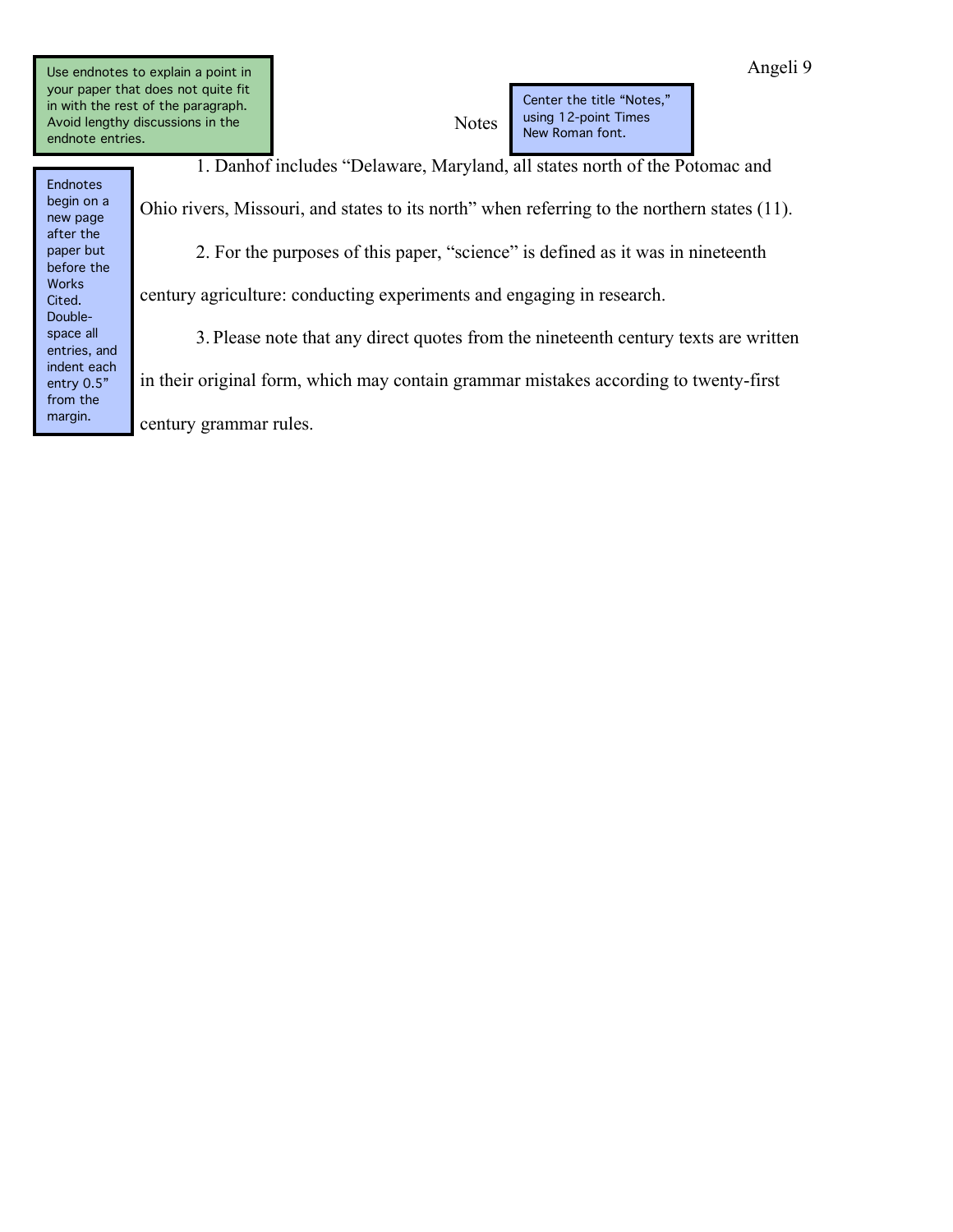The Works Cited page begins on a new page. Center the title "Works Cited" without underlining, bolding, or italicizing it. If there is only one entry, title this page "Work Cited."

If a source has three or more authors, only the first one shown in the source is given. It is followed by et al.

The Works Cited page is a list of all the sources cited in your paper.

## Works Cited

Allen, R.L. *The American Farm Book; or Compend of American Agriculture; Being a Practical Treatise on Soils, Manures, Draining, Irrigation, Grasses, Grain, Roots, Fruits, Cotton, Tobacco, Sugar Cane, Rice, and Every Staple Product of the United States with the Best Methods of Planting, Cultivating, and Preparation for Market*. Saxton, 1849.

Baker, Gladys L., *et al*. *Century of Service: The First 100 Years of the United States Department of Agriculture*. [Federal Government], 1996.

Danhof, Clarence H. *Change in Agriculture: The Northern United States, 1820-1870*. Harvard UP, 1969.

Demaree, Albert Lowther. *The American Agricultural Press 1819-1860*. Columbia UP, 1941.

Drown, William and Solomon Drown. *Compendium of Agriculture or the Farmer's Guide, in the Most Essential Parts of Husbandry and Gardening; Compiled from* 

 *the Best American and European Publications, and the Unwritten Opinions of Experienced Cultivators*. Field, 1824.

"Historical Census Browser." *University of Virginia Library*, 2007, www.mapserver.lib.virginia.edu/. Accessed 6 Dec. 2008.

Hurt, R. Douglas. *American Agriculture: A Brief History*. Iowa State UP, 1994. Lorain, John. *Nature and Reason Harmonized in the Practice of Husbandry*. Carey,1825. "Morrill Land Grant Act of 1862." *Prairie View A&M*, 2003. www.pvamu.edu/

library/about-the-library/history-of-the-library-at-prairie-view/1890-land-granthistory/. Accessed 6 Dec. 2008.

does not list a publisher and you can infer who the publisher is, place the publisher's name in brackets.

If a print source

> List the title of the source in quotation marks, and the title of the container in italics, followed by a comma and the date of publication. Since this is an online source, include the URL and date of access.



MLA now requires only the publisher,

and not the city of publication. The 8th edition also does not require sources to have a publication marker, (such as "Print").

Angeli 10

MLA now requires URLs (when possible) when citing online sources. The date of access is optional, but be sure to include it whenever possible, since online works can be changed or removed at any time.